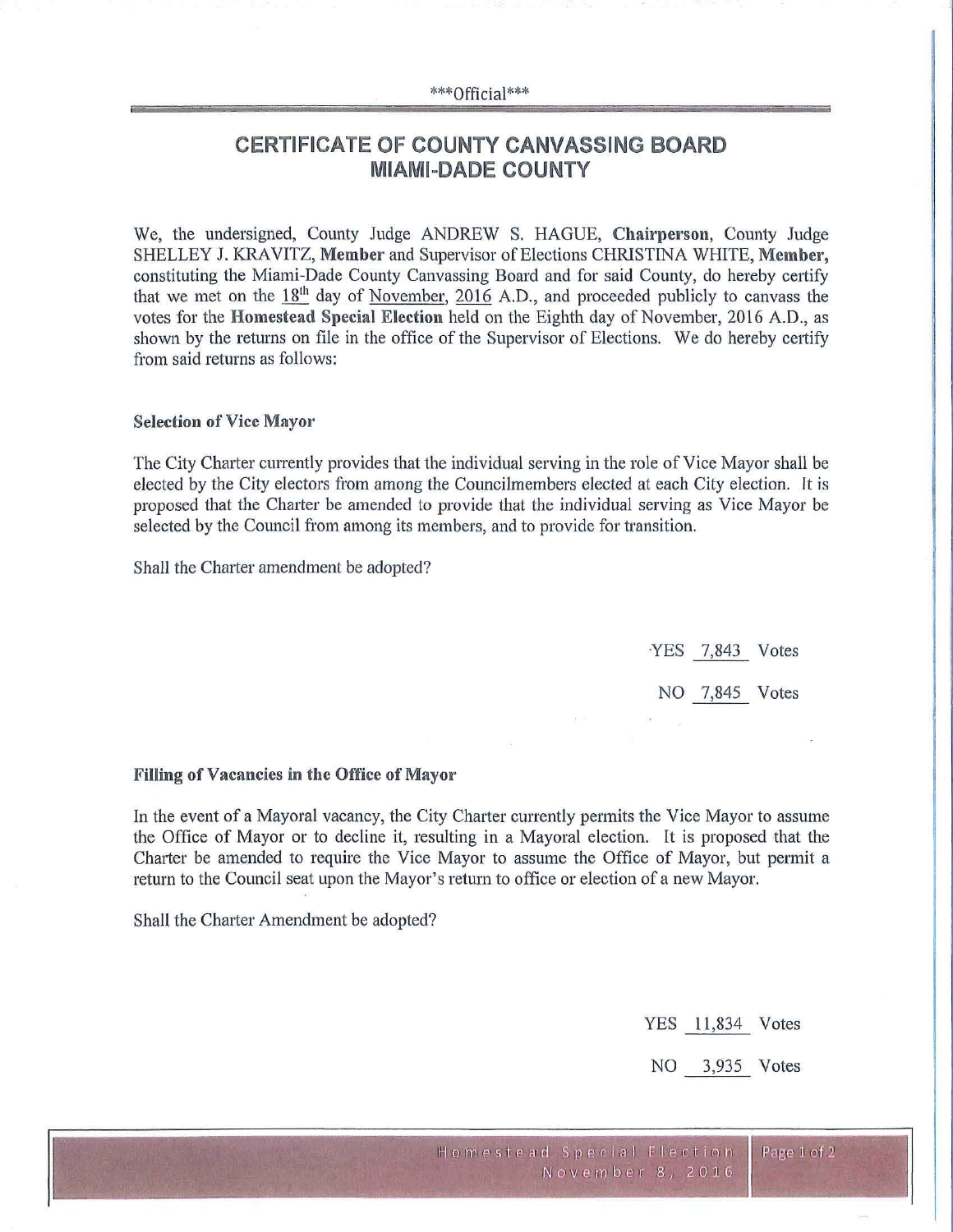## **Filling of Council Vacancies**

The City Charter currently provides that a vacant Council seat be filled by appointment if less than one year remains in the term and by election if a year or more remains in the term. It is proposed that the Charter be amended to provide that a vacancy be filled by appointment until the next regular election, at which the remainder of the term would be filled.

Shall the Charter Amendment be adopted?

YES 11,027 Votes

NO 5,273 Votes

County Judge ANDREW S. HAGUE Chairperson

County Judge SHELLEY J. KRAVITZ **Member** 

Supervisor of Elections CHRISTINA WHITE Member

Page 2 of 2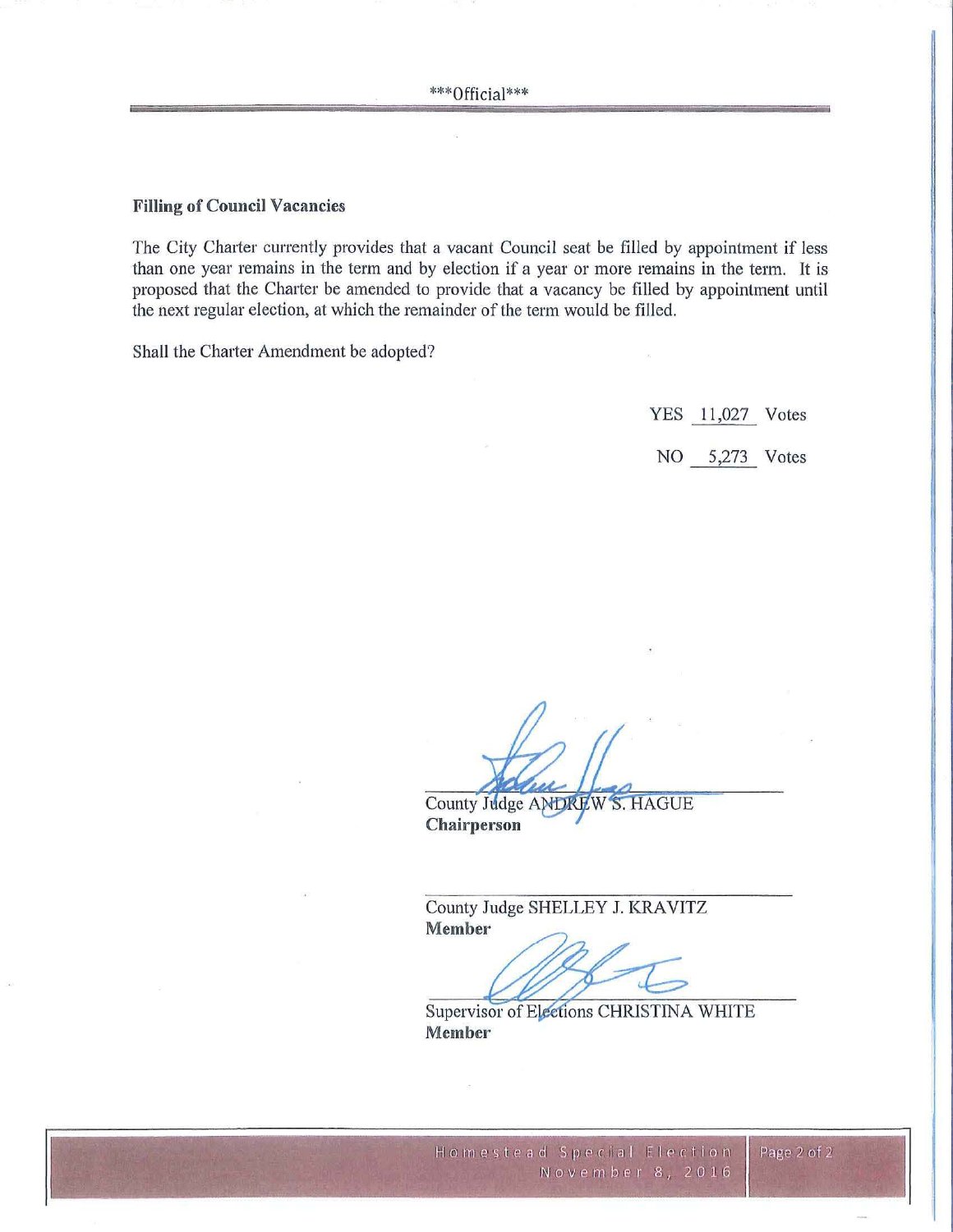| HOMESTEAD                                                                                                                                                                                                                                                                                                                                                                                                                                                                                                                                                                           | OFFICIAL GENERAL ELECTION<br>MIAMI-DADE COUNTY, FL<br>NOVEMBER 8, 2016 |                |                         |            |                         |                         | MANUAL RECOUNT |             |  |  |
|-------------------------------------------------------------------------------------------------------------------------------------------------------------------------------------------------------------------------------------------------------------------------------------------------------------------------------------------------------------------------------------------------------------------------------------------------------------------------------------------------------------------------------------------------------------------------------------|------------------------------------------------------------------------|----------------|-------------------------|------------|-------------------------|-------------------------|----------------|-------------|--|--|
| RUN DATE: 11/17/16 08:01 PM                                                                                                                                                                                                                                                                                                                                                                                                                                                                                                                                                         |                                                                        |                |                         |            |                         |                         | REPORT-EL45A   | PAGE 001    |  |  |
|                                                                                                                                                                                                                                                                                                                                                                                                                                                                                                                                                                                     | <b>TOTAL VOTES</b>                                                     | $\chi$         | ED OSS                  | ED IVO     | <b>VBM</b>              | EV OSS                  | EV IVO         | PROV        |  |  |
| PRECINCTS COUNTED (OF 860).<br>REGISTERED VOTERS - TOTAL<br>BALLOTS CAST - TOTAL.                                                                                                                                                                                                                                                                                                                                                                                                                                                                                                   | 22<br>27,565                                                           | 2.56           | 0                       | $^{\circ}$ | $\mathbf{0}$            |                         | 0              | $\mathbf 0$ |  |  |
| HOMESTEAD SELECTION OF VICE MAYOR<br>Vote for 1<br>YES/SI/WI<br>.<br>NO/NO/NON<br><b>A.</b> B. K. A. B. R. R.<br>Total<br>$\label{eq:12} \frac{1}{2}, \qquad \frac{1}{2}, \qquad \frac{1}{2}, \qquad \frac{1}{2}, \qquad \frac{1}{2}, \qquad \frac{1}{2}, \qquad \frac{1}{2}, \qquad \frac{1}{2}, \qquad \frac{1}{2}, \qquad \frac{1}{2}, \qquad \frac{1}{2}, \qquad \frac{1}{2}, \qquad \frac{1}{2}, \qquad \frac{1}{2}, \qquad \frac{1}{2}, \qquad \frac{1}{2}, \qquad \frac{1}{2}, \qquad \frac{1}{2}, \qquad \frac{1}{2}, \qquad \frac{1}{2}, \qquad \frac{1}{2}, \qquad \frac$ | 7,843<br>7.845<br>15,688                                               | 49.99<br>50.01 | 2.048<br>1,805<br>3.853 | 0          | 1,680<br>1.967<br>3.647 | 4.106<br>4,068<br>8.174 |                | 14          |  |  |

 $\label{eq:1.1} \frac{d\mathbf{y}}{d\mathbf{y}} = \frac{\mathbf{y}}{d\mathbf{y}}$ 

 $\label{eq:R1} R_{\rm{max}} = 1.003 \times 10^{-3} \, \rm{Mpc}$ 

 $\label{eq:3.1} \mathcal{B} = \mathcal{B} \tag{3.2}$ 

 $\label{eq:1.1} \mathcal{H} = \mathcal{H} \otimes \mathcal{H}$ 

 $\label{eq:3.1} \mathbb{R}^2 \longrightarrow \mathbb{R}^2$ 

 $\label{eq:2.1} \Delta \Sigma_{\rm{eff}} = \frac{1}{2} \sum_{i=1}^{N} \frac{1}{2} \sum_{i=1}^{N} \frac{1}{2} \sum_{i=1}^{N} \frac{1}{2} \sum_{i=1}^{N} \frac{1}{2} \sum_{i=1}^{N} \frac{1}{2} \sum_{i=1}^{N} \frac{1}{2} \sum_{i=1}^{N} \frac{1}{2} \sum_{i=1}^{N} \frac{1}{2} \sum_{i=1}^{N} \frac{1}{2} \sum_{i=1}^{N} \frac{1}{2} \sum_{i=1}^{N} \frac{1}{2} \sum_{i=1$ 

 $\label{eq:2.1} \begin{array}{ll} \mathbb{R} & \mathbb{R} \\ \mathbb{R} & \mathbb{R} \\ \mathbb{R} & \mathbb{R} \end{array}$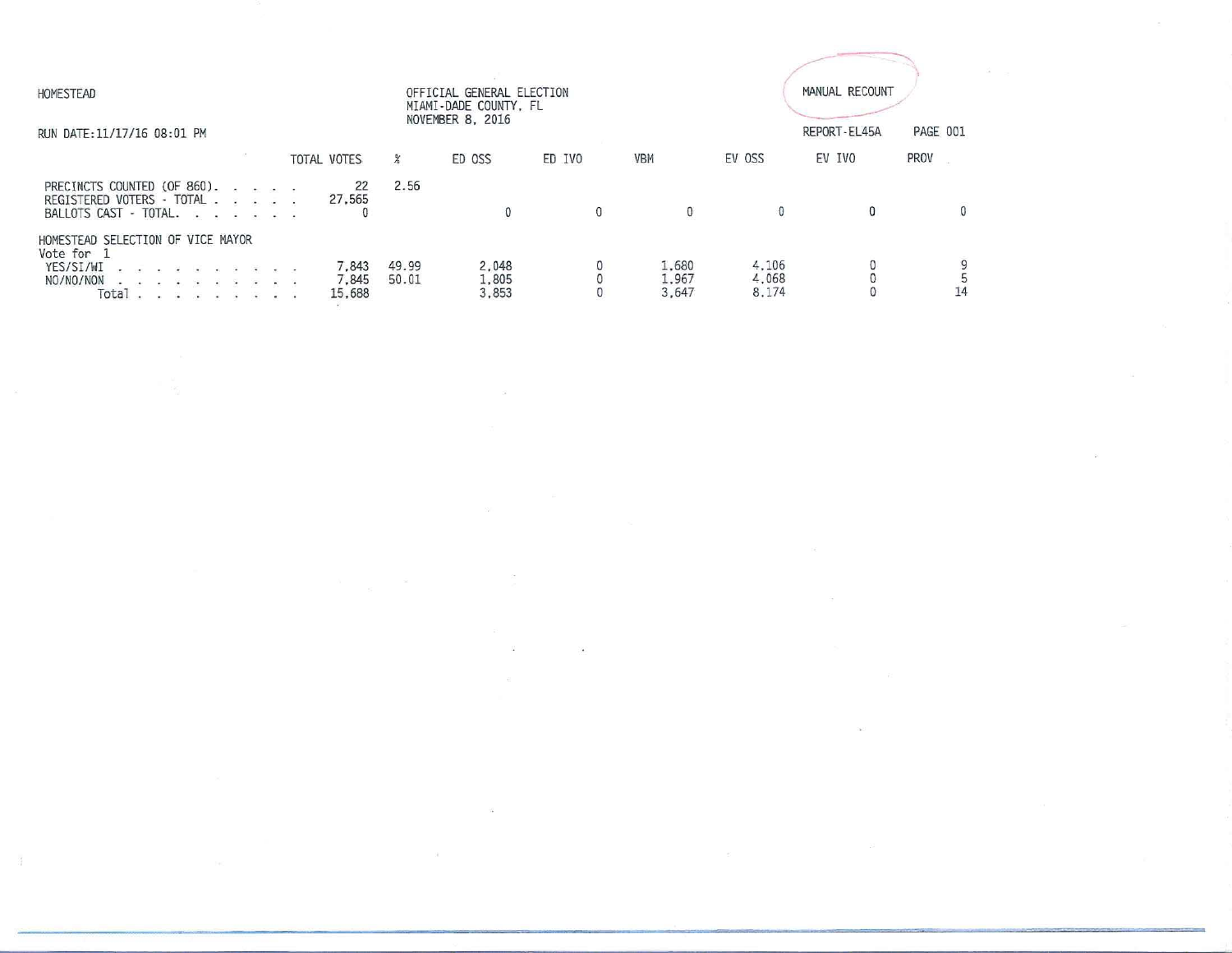| <b>HOMESTEAD</b>                                                                                                                                                                                                                                                                                                                                                               | OFFICIAL GENERAL ELECTION<br>MIAMI-DADE COUNTY, FL<br>NOVEMBER 8, 2016                                               | OFFICIAL RESULTS                                                                                                                                                                       |
|--------------------------------------------------------------------------------------------------------------------------------------------------------------------------------------------------------------------------------------------------------------------------------------------------------------------------------------------------------------------------------|----------------------------------------------------------------------------------------------------------------------|----------------------------------------------------------------------------------------------------------------------------------------------------------------------------------------|
| RUN DATE:11/19/16 10:29 AM                                                                                                                                                                                                                                                                                                                                                     |                                                                                                                      | REPORT-EL30A PAGE 8880-01                                                                                                                                                              |
| 8880 PRECINCT 888.0                                                                                                                                                                                                                                                                                                                                                            |                                                                                                                      |                                                                                                                                                                                        |
| <b>TOTAL VOTES</b><br>REGISTERED VOTERS - TOTAL<br>69<br>BALLOTS CAST - TOTAL.<br>48<br>VOTER TURNOUT - TOTAL                                                                                                                                                                                                                                                                  | $\frac{a}{b}$<br>ED OSS<br>ED IVO<br>.12<br>$\bf{0}$<br>69.57                                                        | VBM<br>EV OSS<br>EV IVO<br>PROV<br>11<br>25<br>$\bf{0}$<br>0                                                                                                                           |
| HOMESTEAD: SELECTION OF VICE MAYOR<br>** SEE ADDENDUM **<br>Vote for 1                                                                                                                                                                                                                                                                                                         |                                                                                                                      |                                                                                                                                                                                        |
| YES/SI/WI<br>16<br>NO/NO/NON<br>27<br>Total $\ldots$ $\ldots$ $\ldots$ $\ldots$<br>43<br>Over Votes<br>Under Votes                                                                                                                                                                                                                                                             | 37.21<br>$\begin{array}{c} 8 \\ 12 \end{array}$<br>62.79<br>$\bf{0}$<br>$\bf{0}$<br>$\theta$<br>$\mathbf{0}$         | 11<br>9<br>10<br>0<br>$\bf{0}$<br>10<br>21<br>$\overline{0}$<br>$\mathbf{0}$<br>$\mathbf 1$<br>0<br>1<br>3<br>$\bf{0}$                                                                 |
| HOMESTEAD: FILLING MAYORAL VACANCY<br>Vote for 1<br>YES/SI/WI<br>30<br><b>2 5 6 6 7 8 8 9 9 9 9 9</b><br>NO/NO/NON<br>15<br>Total<br>45<br>Over Votes<br>$\bf{0}$<br>Under Votes<br>3                                                                                                                                                                                          | 66.67<br>10<br>$\overline{c}$<br>33.33<br>$\Omega$<br>12<br>$\pmb{0}$<br>$\theta$<br>$\theta$                        | 15<br>5<br>8<br>$\Omega$<br>$\mathbf{0}$<br>10<br>23<br>$\mathbf{0}$<br>$\mathbf{0}$<br>$\bf{0}$<br>$\bf{0}$<br>$\bf{0}$<br>$\theta$<br>$\mathbf{1}$<br>$\overline{c}$<br>$\mathbf{0}$ |
| HOMESTEAD: FILLING COUNCIL VACANCY<br>Vote for 1<br>YES/SI/WI<br>29<br>$\begin{array}{cccccccccccccc} \bullet & \bullet & \bullet & \bullet & \bullet & \bullet & \bullet & \bullet & \bullet & \bullet \end{array}$<br>NO/NO/NON<br>17<br>$\mathbf{z}$ , and $\mathbf{z}$ , as we have an excellent<br>Total<br>46<br>Over Votes<br>$\bf{0}$<br>Under Votes<br>$\overline{2}$ | 63.04<br>10<br>$\overline{c}$<br>36.96<br>$\Omega$<br>$1\overline{2}$<br>$\Omega$<br>$\pmb{0}$<br>0<br>$\bf{0}$<br>0 | 15<br>9<br>6<br>10<br>24<br>$\bf{0}$<br>$\Omega$<br>0<br>$\mathbf{0}$<br>0<br>$\bf{0}$<br>$\Omega$<br>$\Omega$                                                                         |

 $\label{eq:1.1} \begin{array}{cccccccccc} \mathcal{H} & & & & \mathcal{H} & & & & \mathcal{H} & & & & \mathcal{H} & & & & \mathcal{H} & & & & \mathcal{H} & & & & \mathcal{H} & & & & \mathcal{H} & & & & \mathcal{H} & & & & \mathcal{H} & & & & \mathcal{H} & & & & \mathcal{H} & & & & \mathcal{H} & & & & & \mathcal{H} & & & & & \mathcal{H} & & & & & \mathcal{H} & & & & & \mathcal{H} & & & & & \mathcal{H} & & & & & \mathcal{H} & & & & & \mathcal{H$ 

 $\mathcal{L}^{\left( 1\right) }$  .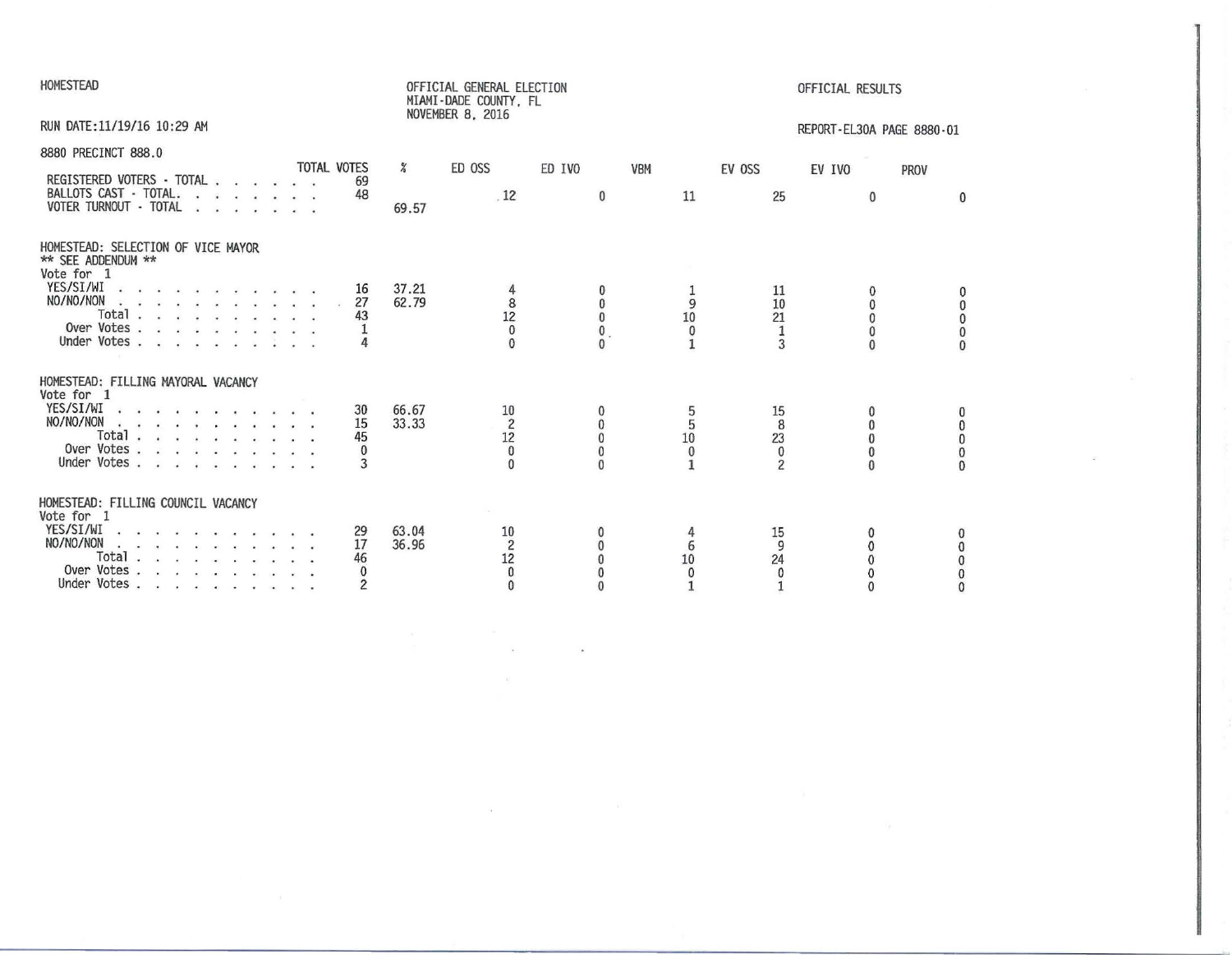| HOMESTEAD                                                                                                                                                                                                                    |                                      |                | OFFICIAL GENERAL ELECTION<br>MIAMI-DADE COUNTY, FL<br>NOVEMBER 8, 2016 |                                                      |                                    |                                     | OFFICIAL RESULTS                                           |                                                               |
|------------------------------------------------------------------------------------------------------------------------------------------------------------------------------------------------------------------------------|--------------------------------------|----------------|------------------------------------------------------------------------|------------------------------------------------------|------------------------------------|-------------------------------------|------------------------------------------------------------|---------------------------------------------------------------|
| RUN DATE: 11/19/16 10:29 AM                                                                                                                                                                                                  |                                      |                |                                                                        |                                                      |                                    |                                     | REPORT-EL30A PAGE 8920-01                                  |                                                               |
| 8920 PRECINCT 892.0<br>REGISTERED VOTERS - TOTAL<br>BALLOTS CAST - TOTAL.<br>VOTER TURNOUT - TOTAL                                                                                                                           | <b>TOTAL VOTES</b><br>208<br>128     | $\%$<br>61.54  | ED OSS<br>36                                                           | ED IVO<br>$\bf{0}$                                   | VBM<br>20                          | EV OSS<br>72                        | EV IVO<br>$\Omega$                                         | PROV<br>$\Omega$                                              |
| HOMESTEAD: SELECTION OF VICE MAYOR<br>** SEE ADDENDUM **<br>Vote for 1<br>YES/SI/WI<br>Total<br>Over Votes<br>Under Votes                                                                                                    | 55<br>56<br>111<br>0<br>17           | 49.55<br>50.45 | 16<br>18<br>34<br>0<br>$\overline{c}$                                  | $\bf{0}$<br>$\mathbf{0}$<br>$\mathbf{0}$<br>$\Omega$ | 9<br>8<br>17<br>0<br>3             | 30<br>30<br>60<br>0<br>12           | 0<br>0<br>0<br>0<br>$\Omega$                               | 0<br>$\ddot{\mathbf{0}}$<br>$\pmb{0}$<br>$\bf{0}$<br>$\theta$ |
| HOMESTEAD: FILLING MAYORAL VACANCY<br>Vote for 1<br>YES/SI/WI<br>position of the control of the con-<br>NO/NO/NON<br>action of the contract of the<br>Total $\ldots$ $\ldots$ $\ldots$ $\ldots$<br>Over Votes<br>Under Votes | 86<br>23<br>109<br>$\theta$<br>19    | 78.90<br>21.10 | 25<br>9<br>34<br>$\bf{0}$<br>2                                         | $\theta$<br>$\theta$<br>$\mathbf{0}$<br>$\theta$     | 11<br>6<br>17<br>$^{\circ}$<br>3   | 50<br>8<br>58<br>$\mathbf{0}$<br>14 | $^{\circ}$<br>$\Omega$<br>$\Omega$<br>$\theta$<br>$\theta$ | $\begin{smallmatrix}0&&0\0&0&0\end{smallmatrix}$<br>$\Omega$  |
| HOMESTEAD: FILLING COUNCIL VACANCY<br>Vote for 1<br>YES/SI/WI<br>$NO/NO/NON$<br>Total $\cdots$ $\cdots$ $\cdots$<br>Over Votes<br>Under Votes                                                                                | 78<br>40<br>118<br>$\mathbf 0$<br>10 | 66.10<br>33.90 | 22<br>12<br>34<br>$\theta$<br>$\overline{c}$                           | $\bf{0}$                                             | 11<br>6<br>17<br>$\mathbf{0}$<br>3 | 45<br>22<br>67<br>0<br>5            | 0<br>0<br>0<br>$\Omega$                                    | 0<br>000<br>$\bf{0}$                                          |

 $\label{eq:2.1} \mathcal{L} = \mathcal{L} \left( \begin{array}{ccccc} \mathcal{L} & \mathcal{L} & \mathcal{L} & \mathcal{L} & \mathcal{L} & \mathcal{L} \\ \mathcal{L} & \mathcal{L} & \mathcal{L} & \mathcal{L} & \mathcal{L} & \mathcal{L} \\ \mathcal{L} & \mathcal{L} & \mathcal{L} & \mathcal{L} & \mathcal{L} \end{array} \right)$ 

 $\label{eq:3.1} \begin{array}{ll} \mathbf{S}_{11} & \mathbf{S}_{22} & \mathbf{S}_{33} \\ \mathbf{S}_{11} & \mathbf{S}_{22} & \mathbf{S}_{33} \\ \mathbf{S}_{23} & \mathbf{S}_{33} & \mathbf{S}_{33} \\ \end{array}$ 

 $\mathcal{F}_{\mathcal{M}^{(n)}}$  .

 $\label{eq:1.1} \mathcal{H}=\mathcal{H}^{\frac{1}{2}}\left(\mathcal{H}^{\frac{1}{2}}\right)^{\frac{1}{2}}\mathcal{H}^{\frac{1}{2}}\left(\mathcal{H}^{\frac{1}{2}}\right)^{\frac{1}{2}}\mathcal{H}^{\frac{1}{2}}\left(\mathcal{H}^{\frac{1}{2}}\right)^{\frac{1}{2}}\mathcal{H}^{\frac{1}{2}}\left(\mathcal{H}^{\frac{1}{2}}\right)^{\frac{1}{2}}\mathcal{H}^{\frac{1}{2}}\left(\mathcal{H}^{\frac{1}{2}}\right)^{\frac{1}{2}}\mathcal{H$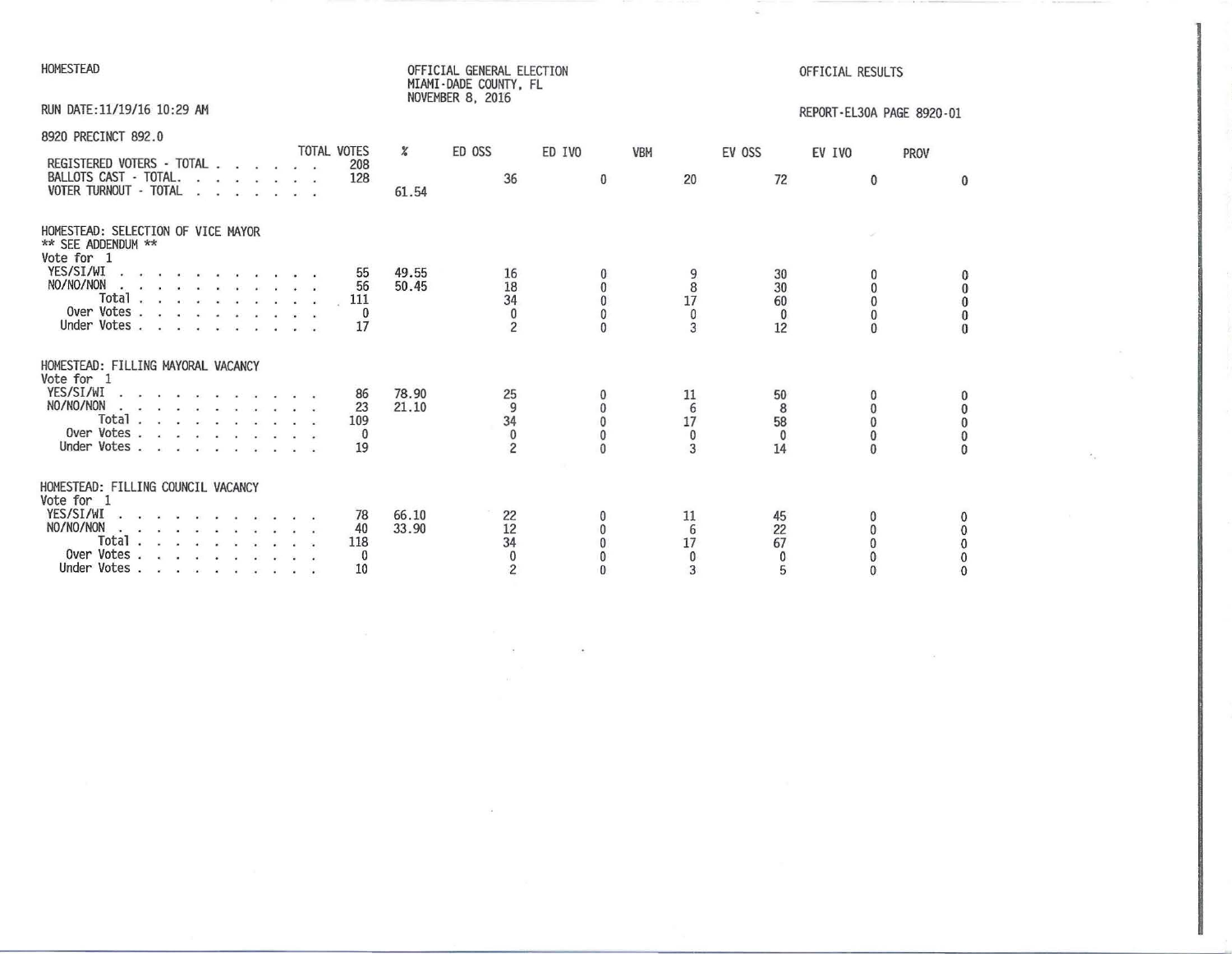| HOMESTEAD                                                                                                                                                                                                                                                                       | OFFICIAL RESULTS                                                                                             |                                                                          |                                                                                                                                             |  |  |  |  |
|---------------------------------------------------------------------------------------------------------------------------------------------------------------------------------------------------------------------------------------------------------------------------------|--------------------------------------------------------------------------------------------------------------|--------------------------------------------------------------------------|---------------------------------------------------------------------------------------------------------------------------------------------|--|--|--|--|
| RUN DATE: 11/19/16 10:29 AM                                                                                                                                                                                                                                                     | NOVEMBER 8, 2016<br>REPORT-EL30A PAGE 8930-01                                                                |                                                                          |                                                                                                                                             |  |  |  |  |
| 8930 PRECINCT 893.0<br><b>TOTAL VOTES</b><br>REGISTERED VOTERS - TOTAL<br>362<br>BALLOTS CAST - TOTAL.<br>252<br>VOTER TURNOUT - TOTAL                                                                                                                                          | $\frac{a}{a}$<br>ED OSS<br>ED IVO<br>43<br>$\mathbf{0}$<br>69.61                                             | <b>VBM</b><br>EV OSS<br>47<br>162                                        | EV IVO<br>PROV<br>$\bf{0}$<br>$\mathbf{0}$                                                                                                  |  |  |  |  |
| HOMESTEAD: SELECTION OF VICE MAYOR<br>** SEE ADDENDUM **<br>Vote for 1<br>YES/SI/WI $\cdots$ $\cdots$ $\cdots$<br>106<br>NO/NO/NON<br>113<br>Total $\cdots$ $\cdots$<br>219<br>Over Votes<br>0<br>Under Votes<br>34                                                             | 48.40<br>16<br>20<br>51.60<br>$\mathbf{0}$<br>36<br>$\mathbf{0}$<br>$\bf{0}$<br>$\theta$<br>9<br>$\theta$    | 19<br>71<br>22<br>71<br>41<br>142<br>$\bf{0}$<br>$\bf{0}$<br>5<br>20     | 0<br>$\mathbf{0}$<br>0<br>$\mathbf{0}$<br>$\mathbf{0}$<br>$\pmb{0}$<br>$\mathbf{0}$<br>$\mathbf{0}$<br>$\mathbf{0}$                         |  |  |  |  |
| HOMESTEAD: FILLING MAYORAL VACANCY<br>Vote for 1<br>YES/SI/WI $\cdots$ $\cdots$ $\cdots$<br>166<br>$NO/NO/NON$<br>53<br>Total $\ldots$ $\ldots$ $\ldots$ $\ldots$<br>219<br>Over Votes $\ldots$ $\ldots$<br>$\mathbf{0}$<br>Under Votes<br>34<br>$\sim$<br>$\ddot{\phantom{a}}$ | 75.80<br>26<br>24.20<br>10<br>$\bf{0}$<br>36<br>$\bf{0}$<br>$\bf{0}$<br>$\theta$<br>$\mathbf{Q}$<br>$\Omega$ | 33<br>107<br>8<br>35<br>41<br>142<br>$\bf{0}$<br>$\mathbf{0}$<br>5<br>20 | $\begin{matrix} 0 \\ 0 \end{matrix}$<br>$\mathbf{0}$<br>$\bar{0}$<br>$\mathbf{0}$<br>$\pmb{0}$<br>$\pmb{0}$<br>$\mathbf{0}$<br>$\mathbf{0}$ |  |  |  |  |
| HOMESTEAD: FILLING COUNCIL VACANCY<br>Vote for 1<br>YES/SI/WI<br>150<br>NO/NO/NON<br>76<br>Total<br>226<br>Over Votes<br>$\mathbf{0}$<br>Under Votes<br>26                                                                                                                      | 66.37<br>21<br>0<br>15<br>33.63<br>0<br>36<br>$\bf{0}$<br>$\bf{0}$<br>0<br>$\overline{9}$<br>$\bf{0}$        | 29<br>100<br>15<br>46<br>44<br>146<br>0<br>0<br>$\overline{c}$<br>15     | $\mathbf{0}$<br>0<br>$\mathbf 0$<br>$\mathbf{0}$<br>$\theta$<br>0<br>$\mathbf{0}$<br>$\Omega$                                               |  |  |  |  |

 $\label{eq:2.1} \mathcal{F} = \mathcal{F} \circ \mathcal{F} = \mathcal{F} \circ \mathcal{F}$ 

 $\mathcal{A}$  . The contract of the contract of the contract of the contract of the contract of the contract of

 $\mathcal{R}^{\text{max}}_{\text{max}}$